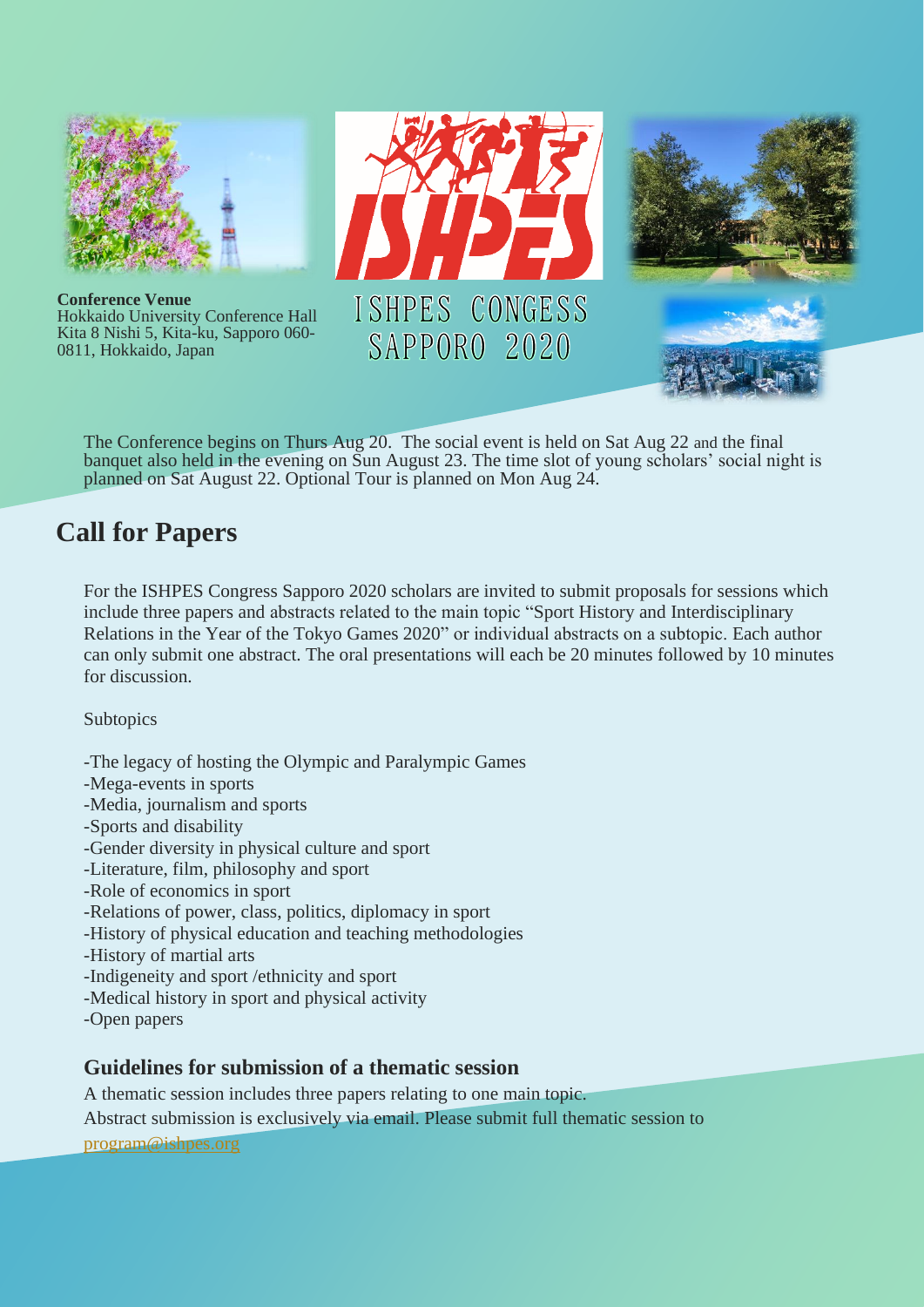The submission must include:

- An abstract describing the session
- Name of the author(s), your institutional affiliation, addresses for the session organizer/moderator and all paper authors
- The titles and abstracts for each paper

#### *Deadlines*

Session submission opening: December 15, 2019 Session submission closing: February 15, 2020 Authors will be notified by mid-March 2020

## **Guidelines for abstract submission (oral paper)**

Abstract submission is exclusively via (click the icon)



[https://ec-convention.com/ISHPES2020/abstract/abstract\\_submission\\_form.php#corresponding.](https://ec-convention.com/ISHPES2020/abstract/abstract_submission_form.php#corresponding)

Please submit full abstract to the above online system. Abstract must include:

- Name of the author(s), institutional affiliation(s) and position, a phone number and email addresses.
- The paper's title followed by **350 words (maximum)** abstract of the proposed paper. The abstract should include the question(s) addressed in the paper, the evidence to be used, a precise statement of the argument and conclusions, and what significance the paper has to our understanding of sports history**. You do not need any keywords or a reference list.**
- Please specify also to what sub-theme your abstract is related to, this helps adding it to a session with similar papers

## **Guidelines for abstract submission (poster)**

Abstract submission is exclusively via (click the icon)



[https://ec-convention.com/ISHPES2020/abstract/abstract\\_submission\\_form.php#corresponding](https://ec-convention.com/ISHPES2020/abstract/abstract_submission_form.php#corresponding)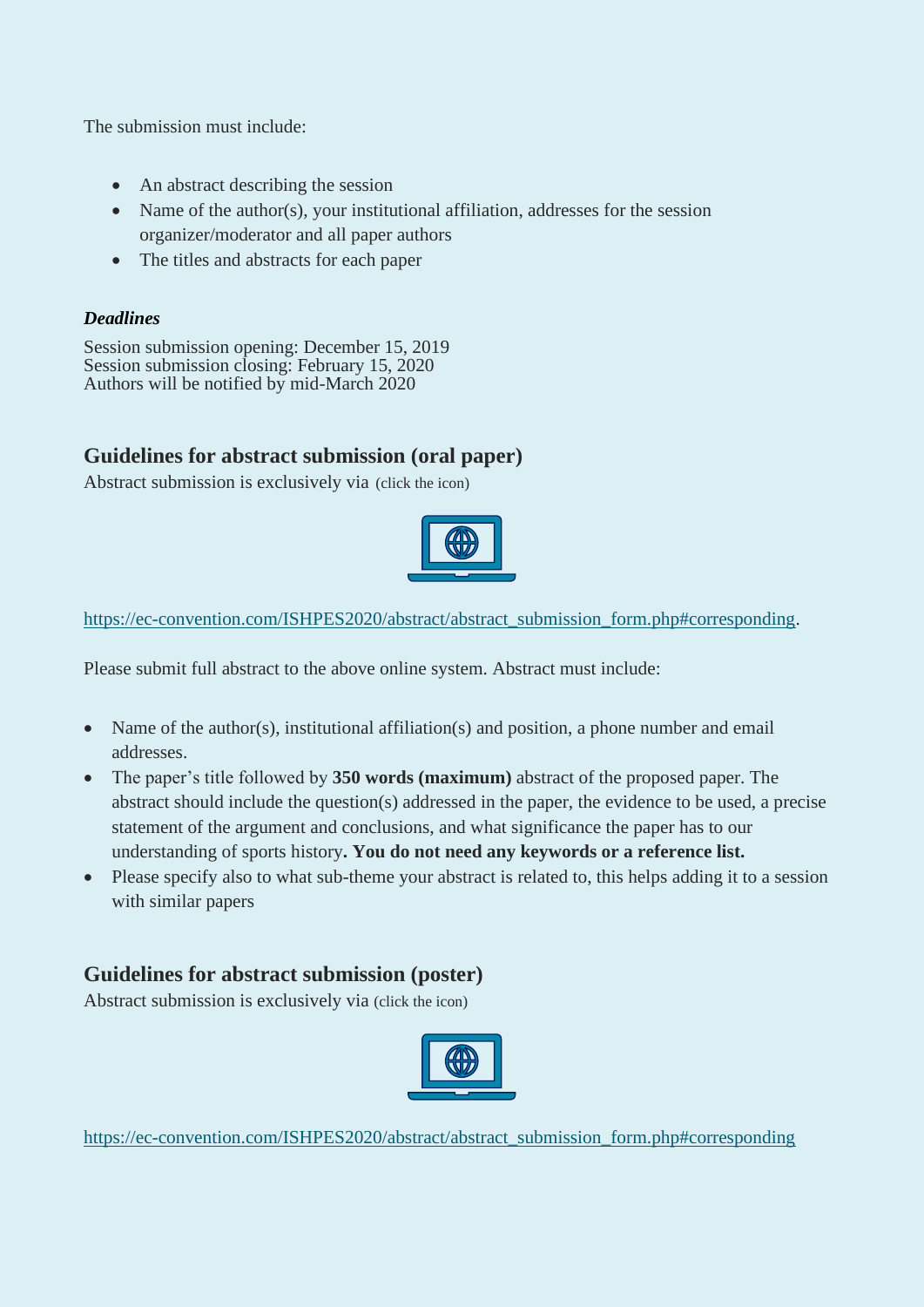Please submit full abstract to the above online system:

- Please mention that this is a poster submission
- Name of the author(s), institutional affiliation(s) and position, a phone number and email addresses.
- The paper's title followed by **200 words (maximum)** abstract of the proposed paper. The abstract should include the question(s) addressed in the paper, the evidence to be used, a precise statement of the argument and conclusions, and what significance the paper has to our understanding of sports history**. You do not need any keywords or a reference list.**

C.f. When you are qualified, you need to make the 86 cm width and 176 cm height size poster: 10 cm margin is required in the top for numbering.

### *Deadlines*

Abstract submission opening: December 15, 2019 Abstract submission closing: February 15, 2020 Authors to be notified: The end of March 2020

#### *Contact*

Questions about the program should be directed to [program@ishpes.org.](mailto:program@ishpes.org)

## **2020 Gigolia Gori Junior Scholar Award**

Is awarded for an unpublished essay of outstanding quality in the field of sport history. Eligible scholars must be a member of ISHPES and a registered student (undergraduate or graduate) at the time of the Seminar or within one year of receiving a having graduated from a program of higher education. The essay must be submitted in ENGLISH and the text itself (including notes and bibliography) must not exceed 8,000 words. The main criteria for selection will be based on originality, the scientific quality of the research and the value of the study from the perspective of international sport history.

The award winner will receive the 1000  $\epsilon$  prize, free registration at the Congress or Seminar and a year's membership to ISHPES. His/her paper will be published in The International Journal of the History of Sport and the winner, together with any other entrant whose work is recognized by the committee for its quality, will receive a diploma that will be presented during the Congress. Essays must be submitted to **awards@ishpes.org**, Chair of the Awards Committee, by email no later than February 15th, 2020. The award will be presented at the 2019 ISHPES Congress.

## **Gerd Von Der Lippe Junior Scholar Fund**

Graduate students presenting papers at the ISHPES Congress are eligible to apply for a travel grant from the Gerd von der Lippe Junior Scholar Fund. The money will be divided among the applicants to help defray the costs of travel and accommodation at the conference. Exact amounts of the financial support will vary. A graduate student requesting travel funds must make a request for a